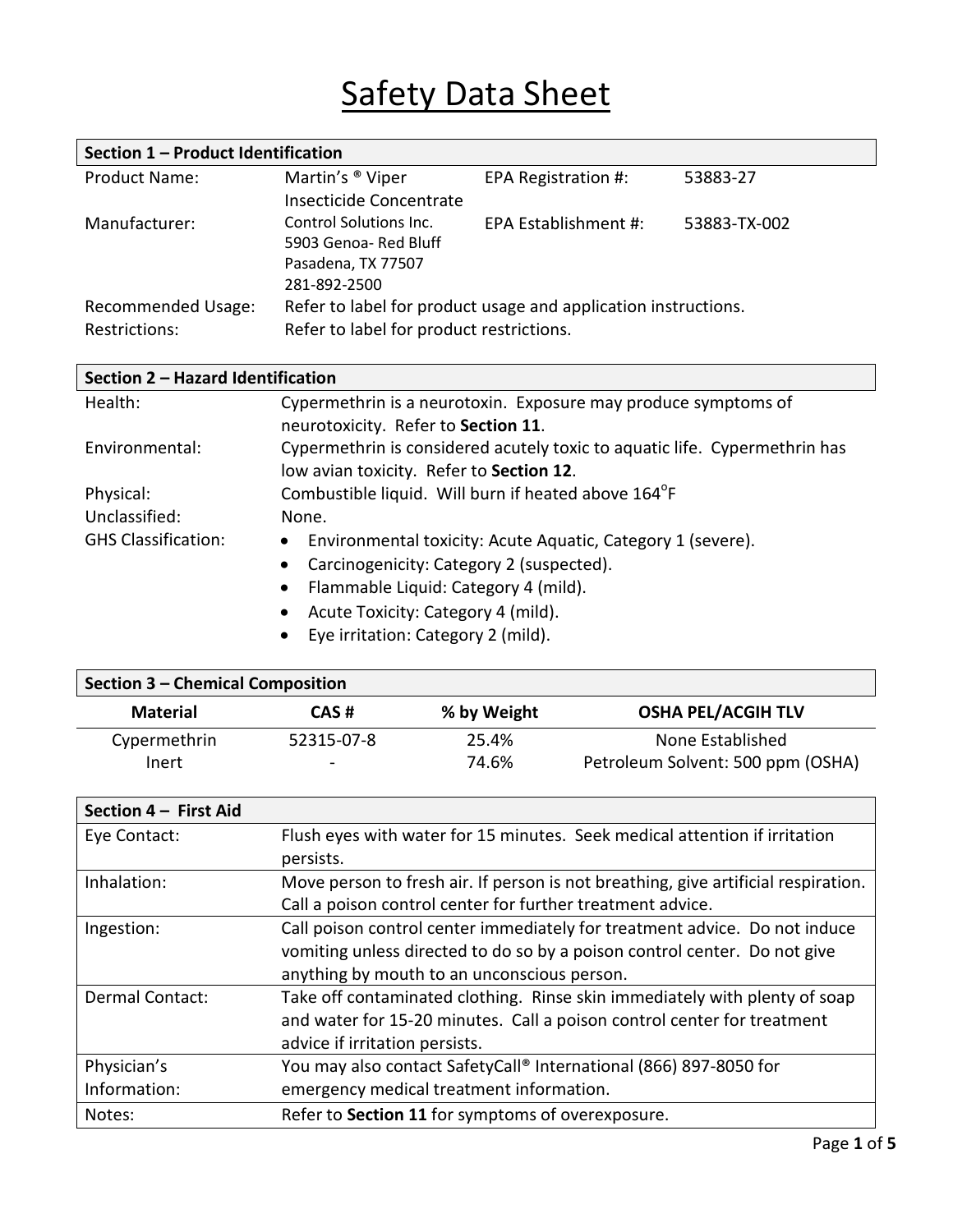| Section 5 - Firefighting Measures |                                                                                                                       |  |  |
|-----------------------------------|-----------------------------------------------------------------------------------------------------------------------|--|--|
| Flash Point:                      | $164^{\circ}$ F                                                                                                       |  |  |
| <b>Extinguishing Media:</b>       | Foam, CO <sub>2</sub> , dry chemical, water fog.                                                                      |  |  |
| Procedures:                       | Use SCBA and full protective (bunker) clothing. Use water spray or fog to<br>cool fire-exposed areas.                 |  |  |
| Unusual Fire Hazards:             | Pesticide fires have potential to emit hazardous decomposition products.<br>Refer to Section 10 for more information. |  |  |

| Section 6 - Accidental Release Measures |                                                                                                                                           |  |  |
|-----------------------------------------|-------------------------------------------------------------------------------------------------------------------------------------------|--|--|
| <b>Absorbent Materials:</b>             | Universal or oil-only absorbent pads, vermiculite, absorbent booms, or clay<br>granules.                                                  |  |  |
| Containment:                            | Do not discharge into municipal wastewater or public storm drains.<br>Eliminate runoff as much as possible.                               |  |  |
| Waste Disposal:                         | Dispose of contaminated material through municipal landfill or licensed<br>TSDF. Open dumping is prohibited. Not an RCRA hazardous waste. |  |  |
| Reporting:                              | Report all major spills and uncontrolled releases to proper local, state, and<br>federal agencies.                                        |  |  |
| Emergency Contact #:                    | Chemtrec: 1-800-424-9300                                                                                                                  |  |  |

## **Section 7 – Handling and Storage Instructions**

| <b>Storage Conditions:</b> | Store upright at room temperature. Avoid exposure to extreme              |
|----------------------------|---------------------------------------------------------------------------|
|                            | temperatures. Do not store near heat or open flame. Store away from       |
|                            | foodstuffs, feed, and children.                                           |
| <b>Handling</b>            | Avoid dermal contact. Take precautions to avoid damaging containers.      |
| Considerations:            | Avoid cross contamination. Always wash hands thoroughly after handling    |
|                            | pesticides and before eating, drinking, or smoking. Clean water should be |
|                            | available to rinse eyes and skin in case of chemical exposure.            |
|                            |                                                                           |

#### **Section 8 – Engineering Controls and Protective Equipment**

| <b>Engineering Controls:</b>   | Use only in adequately ventilated areas.               |
|--------------------------------|--------------------------------------------------------|
| Eye Protection:                | Use goggles, face shield or safety glasses.            |
| <b>Respiratory Protection:</b> | None required. Avoid breathing spray.                  |
| Dermal Protection:             | Use chemical resistant gloves, long sleeves and pants. |

#### **Section 9 – Physical and Chemical Properties**

| Aromatic hydrocarbon | Melting Point:           | Not available.  |
|----------------------|--------------------------|-----------------|
| Liquid               | Flash Point:             | See Section 10. |
| Dark amber           | <b>Specific Gravity:</b> | $1.007$ (g/ml). |
| $8.24$ (lbs/gal)     | pH:                      | 3.98            |
| Not available.       | Water Solubility:        | Emulsifies.     |
| Not available.       | Refractive Index:        | Not available.  |
|                      |                          |                 |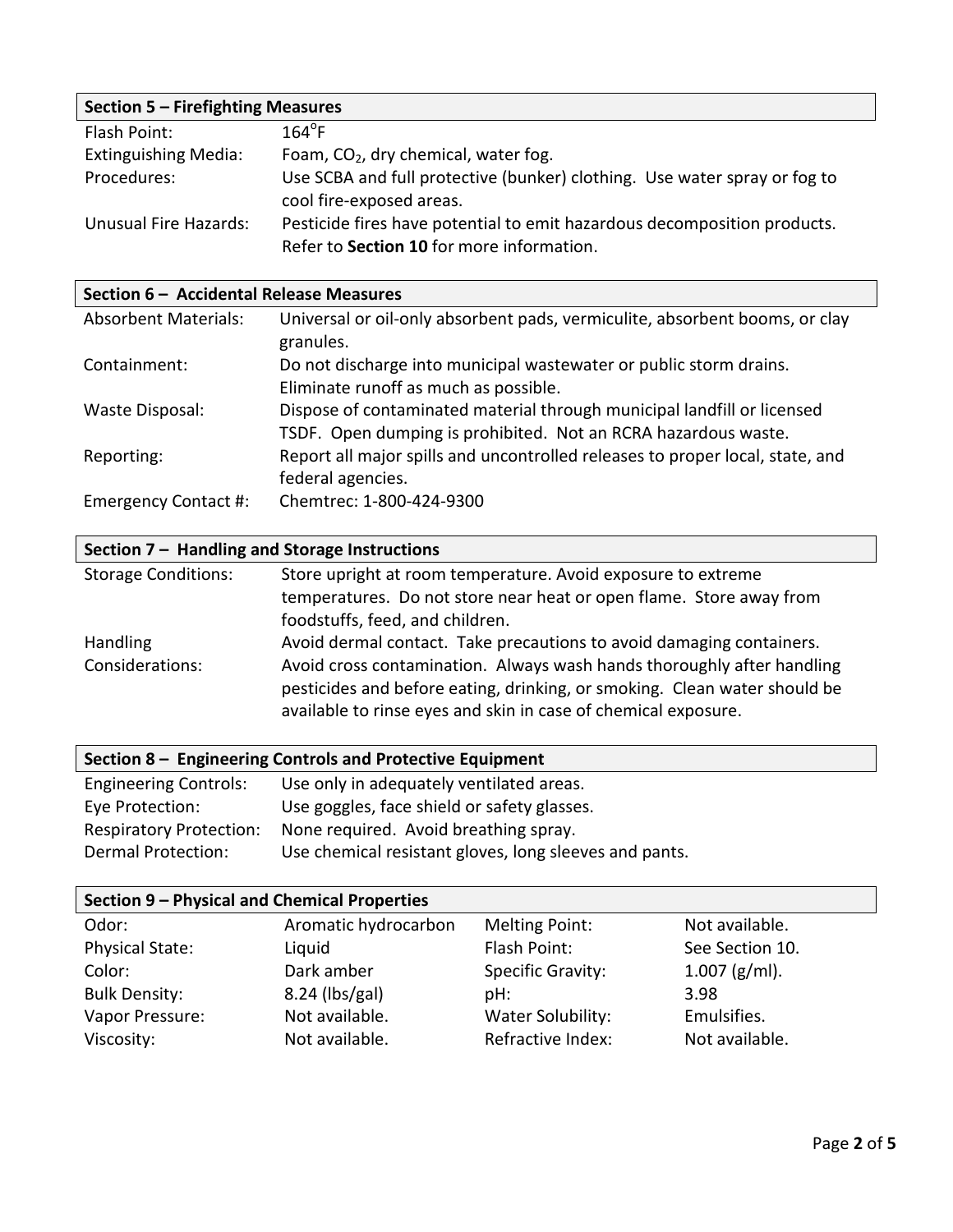### **Section 10 – Stability and Reactivity**

| Flash Point:                     | $164^{\circ}$ F.                                                  |
|----------------------------------|-------------------------------------------------------------------|
| Lower Flammability Limit:        | Not available.                                                    |
| <b>Upper Flammability Limit:</b> | Not available.                                                    |
| Hazardous Polymerization:        | Will not occur.                                                   |
| <b>Decomposition Products:</b>   | Products of combustion include cyanide, CO, and CO <sub>2</sub> . |
| <b>Conditions to Avoid:</b>      | Stable under normal storage conditions. Avoid storing at extreme  |
|                                  | temperatures.                                                     |
| Incompatible Materials:          | Strong oxidizers.                                                 |

| Section 11 - Toxicity and Symptoms of Overexposure |                                                                                                                                                                                          |                                            |       |  |
|----------------------------------------------------|------------------------------------------------------------------------------------------------------------------------------------------------------------------------------------------|--------------------------------------------|-------|--|
| Routes of Exposure:                                | Dermal, inhalation, eye, ingestion.                                                                                                                                                      |                                            |       |  |
| Skin Contact:                                      | Mild to moderate irritant; may cause a tingling sensation known as<br>parasthesia.                                                                                                       |                                            |       |  |
| Eye Contact:                                       | Mild to moderate irritant; may cause redness and tearing.                                                                                                                                |                                            |       |  |
| Ingestion:                                         | Cypermethrin is a neurotoxin. Ingestion may induce neurotoxic symptoms<br>including diarrhea, salivation, tremors, convulsions, hyperactivity and<br>hypersensitivity to touch or sound. |                                            |       |  |
| Inhalation:                                        |                                                                                                                                                                                          | May cause nasal or respiratory irritation. |       |  |
| Oral $LD_{50}$ :                                   | 1000.03 mg/kg                                                                                                                                                                            |                                            |       |  |
| Dermal $LD_{50}$ :                                 | $>5000$ mg/kg                                                                                                                                                                            |                                            |       |  |
| Inhalation $LC_{50}$ :                             | $>2.06$ mg/L                                                                                                                                                                             |                                            |       |  |
| Carcinogenicity:                                   | Class C (suspected).                                                                                                                                                                     | <b>Reproductive Effects:</b>               | None. |  |
| Teratogenicity:                                    | Not a teratogen.                                                                                                                                                                         | Mutagenicity:                              | None. |  |
| Embryo toxicity:                                   | None.                                                                                                                                                                                    | <b>Other Chronic Effects:</b>              | None. |  |

| Section 12 - Ecological Data* |                                                                                                                                                               |  |  |
|-------------------------------|---------------------------------------------------------------------------------------------------------------------------------------------------------------|--|--|
| Aquatic:                      | Cypermethrin: 0.004 ug/L to 3.6 ug/L                                                                                                                          |  |  |
| Avian:                        | Cypermethrin: 10,248 mg/kg                                                                                                                                    |  |  |
| Bioaccumulation:              | Unlikely to bioaccumulate due to high acute toxicity.                                                                                                         |  |  |
| Environmental Fate:           | Cypermethrin is rapidly degraded in soil with a half-life of 2 to 4 weeks.                                                                                    |  |  |
| Summary:                      | This product is highly toxic to fish and other aquatic organisms. Do not apply<br>directly to water. Drifts and runoff from treated areas may be hazardous to |  |  |
|                               | aquatic organisms in treated areas.                                                                                                                           |  |  |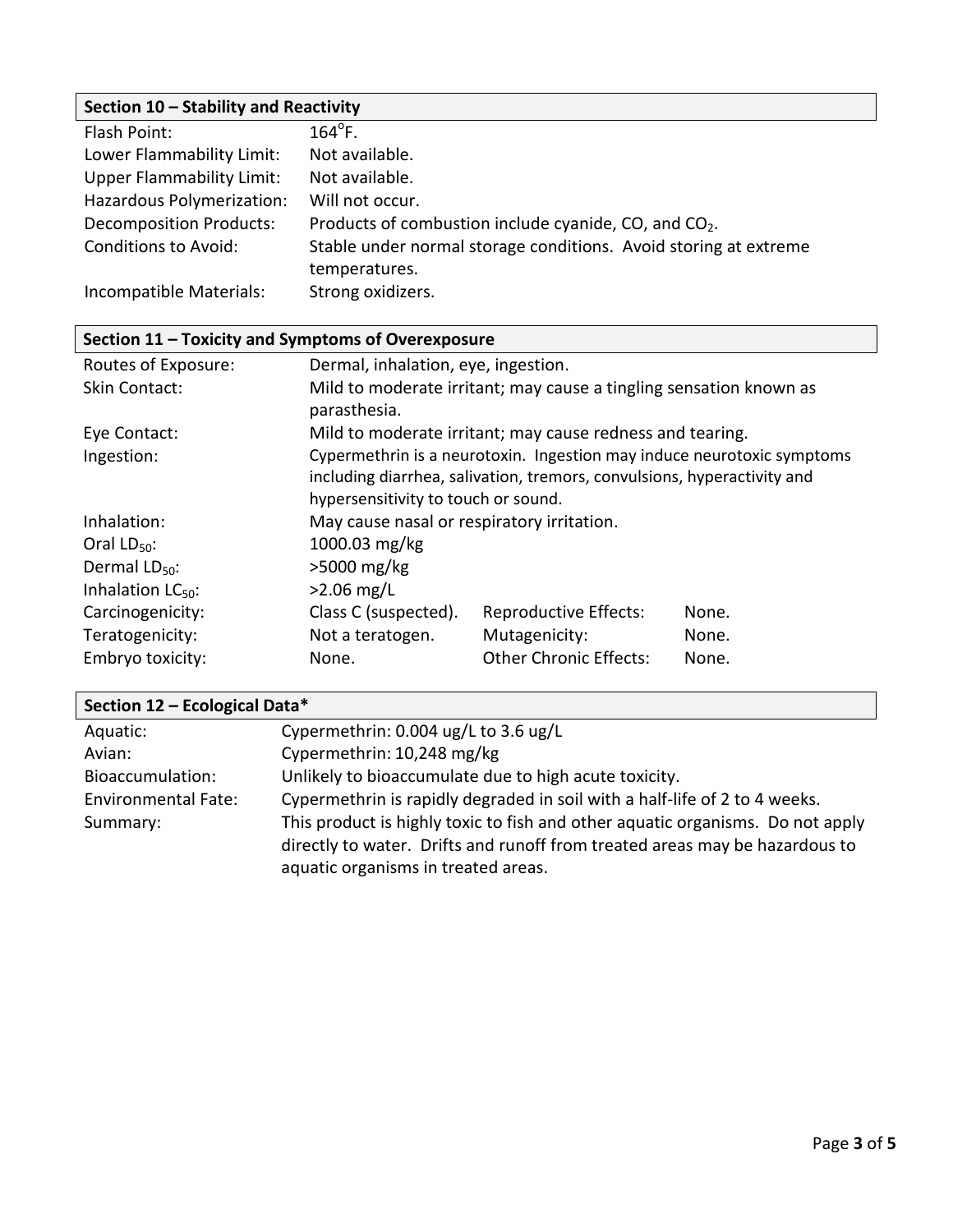| Section 13 - Disposal Considerations* |                                                                                                                                                                                                                                                                                                                                                                                                                                                                                                                                                                                                                                                                                                                                                                                                                                                                                                                                                                                                                                                                                                                                                                                                                                                                                                                                                                                                                                                                                                                                                                                                                                                                                                                                                                                                                                                                                                                                                                                                                                                                                                                                                                                                                                                                                                                                                                                                                                                                                                                                                          |
|---------------------------------------|----------------------------------------------------------------------------------------------------------------------------------------------------------------------------------------------------------------------------------------------------------------------------------------------------------------------------------------------------------------------------------------------------------------------------------------------------------------------------------------------------------------------------------------------------------------------------------------------------------------------------------------------------------------------------------------------------------------------------------------------------------------------------------------------------------------------------------------------------------------------------------------------------------------------------------------------------------------------------------------------------------------------------------------------------------------------------------------------------------------------------------------------------------------------------------------------------------------------------------------------------------------------------------------------------------------------------------------------------------------------------------------------------------------------------------------------------------------------------------------------------------------------------------------------------------------------------------------------------------------------------------------------------------------------------------------------------------------------------------------------------------------------------------------------------------------------------------------------------------------------------------------------------------------------------------------------------------------------------------------------------------------------------------------------------------------------------------------------------------------------------------------------------------------------------------------------------------------------------------------------------------------------------------------------------------------------------------------------------------------------------------------------------------------------------------------------------------------------------------------------------------------------------------------------------------|
| Pesticide Disposal:                   | Pesticide, spray mixture or rinse water that cannot be used according to<br>label instructions must be disposed of at or by an approved waste disposal<br>facility. <sup>[7]</sup>                                                                                                                                                                                                                                                                                                                                                                                                                                                                                                                                                                                                                                                                                                                                                                                                                                                                                                                                                                                                                                                                                                                                                                                                                                                                                                                                                                                                                                                                                                                                                                                                                                                                                                                                                                                                                                                                                                                                                                                                                                                                                                                                                                                                                                                                                                                                                                       |
| <b>Container Disposal:</b>            | For Containers equal to or less than 5 Gallons : Nonrefillable container. Do not reuse or refill<br>this container. Clean container promptly after emptying. Triple rinse as follows: Empty the<br>remaining contents into application equipment or a mix tank and drain for 10 seconds after<br>the flow begins to drip. Fill the container 1/4 full with water and recap. Shake for 10 seconds.<br>Pour rinsate into application equipment or a mix tank or store rinsate for later use or<br>disposal. Drain for 10 seconds after the flow begins to drip. Repeat this procedure two more<br>times. Offer for recycling if available. If recycling is not available: then dispose of container<br>in a sanitary landfill or, if allowed by State and local authorities, by burning. If burned, stay<br>out of smoke.<br>For Containers greater than 5 Gallons: Nonrefillable container. Do not reuse or refill this<br>container. Clean container promptly after emptying. Triple rinse as follows: Empty the<br>remaining contents into application equipment or a mix tank. Fill the container 1/4 full with<br>water. Replace and tighten closures. Tip container on its side and roll it back and forth,<br>ensuring at least one complete revolution, for 30 seconds. Stand the container on its end<br>and tip it back and forth several times. Turn the container over onto its other end and tip it<br>back and forth several times. Empty the rinsate into application equipment or a mix tank or<br>store rinsate for later use or disposal. Repeat this procedure two more times. Offer for<br>recycling if available. If recycling is not available: then dispose of container in a sanitary<br>landfill or, if allowed by State and local authorities, by burning. If burned, stay out of smoke.<br>For Bulk containers: (Refillable Container) Refill this container with pesticides only. Do not<br>reuse this container for any other purpose. Cleaning the container before final disposal is<br>the responsibility of the person disposing of the container. Cleaning before refilling is the<br>responsibility of the re-filler. To clean the container before final disposal, empty the<br>remaining contents from this container into application equipment or mix tank. Fill the<br>container about 10 percent full with water. Agitate vigorously or re-circulate water with the<br>pump for 2 minutes. Pour or pump rinsate into application equipment or rinsate collection<br>system. Repeat this procedure two more times. |

| Section 14 - Transportation* |                                                                                                                   |  |
|------------------------------|-------------------------------------------------------------------------------------------------------------------|--|
| DOT:                         | Non bulk: Not regulated.                                                                                          |  |
|                              | Bulk: NA1993, combustible liquid, n.o.s. (contains petroleum distillates, 25.4%<br>cypermethrin), Class 3, PG III |  |
| IATA:                        | UN3082, Environmentally hazardous substance, n.o.s. (25.4% cypermethrin),<br>Class 9, PG III                      |  |
| IMDG:                        | UN3082, Environmentally hazardous substance, n.o.s. (25.4% cypermethrin),<br>Class 9, PG III, marine pollutant    |  |